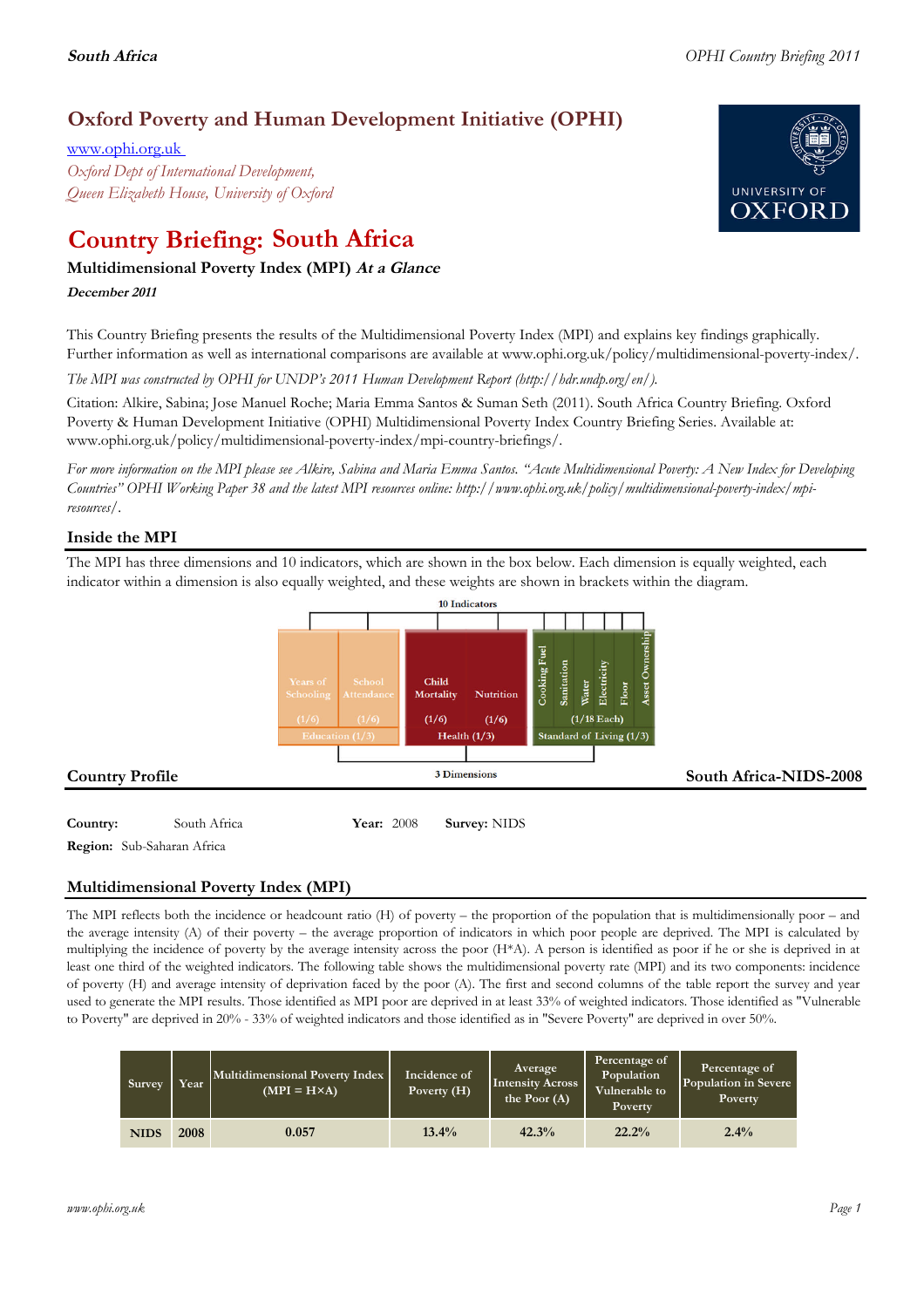### **Comparing the MPI with Other Poverty Measures**

Column chart A compares the poverty rate using the MPI with three other commonly used poverty measures. The height of the first column denotes the percentage of people who are MPI poor (also called the incidence or headcount ratio). The second and third columns denote the percentages of people who are poor according to the \$1.25 a day income poverty line and \$2.00 a day line, respectively. The final column denotes the percentage of people who are poor according to the national income poverty line. The table on the right-hand side reports various descriptive statistics for the country. The statistics shaded in khaki/olive are taken from the year closest to the year of the survey used to calculate the MPI. The year is provided below each column in chart A.



|                 |                         | Summary                                                                                                                                                    |          |  |  |
|-----------------|-------------------------|------------------------------------------------------------------------------------------------------------------------------------------------------------|----------|--|--|
| erty Measures   |                         | Multidimensional Poverty Index                                                                                                                             | 0.057    |  |  |
|                 |                         | Percentage of MPI Poor (H)                                                                                                                                 | 13.4%    |  |  |
| 35.7%           |                         | Average Intensity of Deprivation (A)                                                                                                                       | 42.3%    |  |  |
|                 | 23.0%                   | Percentage of Income Poor (\$1.25 a day) <sup><math>\ddagger</math></sup>                                                                                  | $17.4\%$ |  |  |
|                 |                         | Percentage of Income Poor (\$2.00 a day) <sup><math>\bar{x}</math></sup>                                                                                   | 35.7%    |  |  |
|                 |                         | Percentage of Poor (National Poverty Line) <sup>#</sup>                                                                                                    | 23.0%    |  |  |
|                 |                         | Human Development Index 2011*                                                                                                                              | 0.619    |  |  |
| US\$2 a day     | <b>National Poverty</b> | $HDI$ rank*                                                                                                                                                | 123      |  |  |
| 2006            | Line<br>2006            | $HDI category*$                                                                                                                                            | Medium   |  |  |
| <b>⁄Ieasure</b> |                         | $\pm$ The World Bank (2011). "World Development Indicators." Washington, DC.<br>* UNDP (2011). "Human Development Report", Statistical Table 1 . New York. |          |  |  |

te: For population figures and numbers of MPI poor people, consult the tables on OPHI's te: http://www.ophi.org.uk/policy/multidimensional-poverty-index/

### **Comparing the MPI with Other Poverty Measures**

Column chart B shows the percentage of people who are MPI poor (also called the incidence or headcount) in the 109 developing countries analysed. The column denoting this country is dark, with other countries shown in light grey. The dark dots denote the percentage of people who are income poor according to the \$1.25 a day poverty line in each country. The graph above tells you the year this data comes from. Dots are only shown where the income data available is within three years of the MPI survey year.



**B. Headcounts of MPI Poor and \$1.25/day Poor**

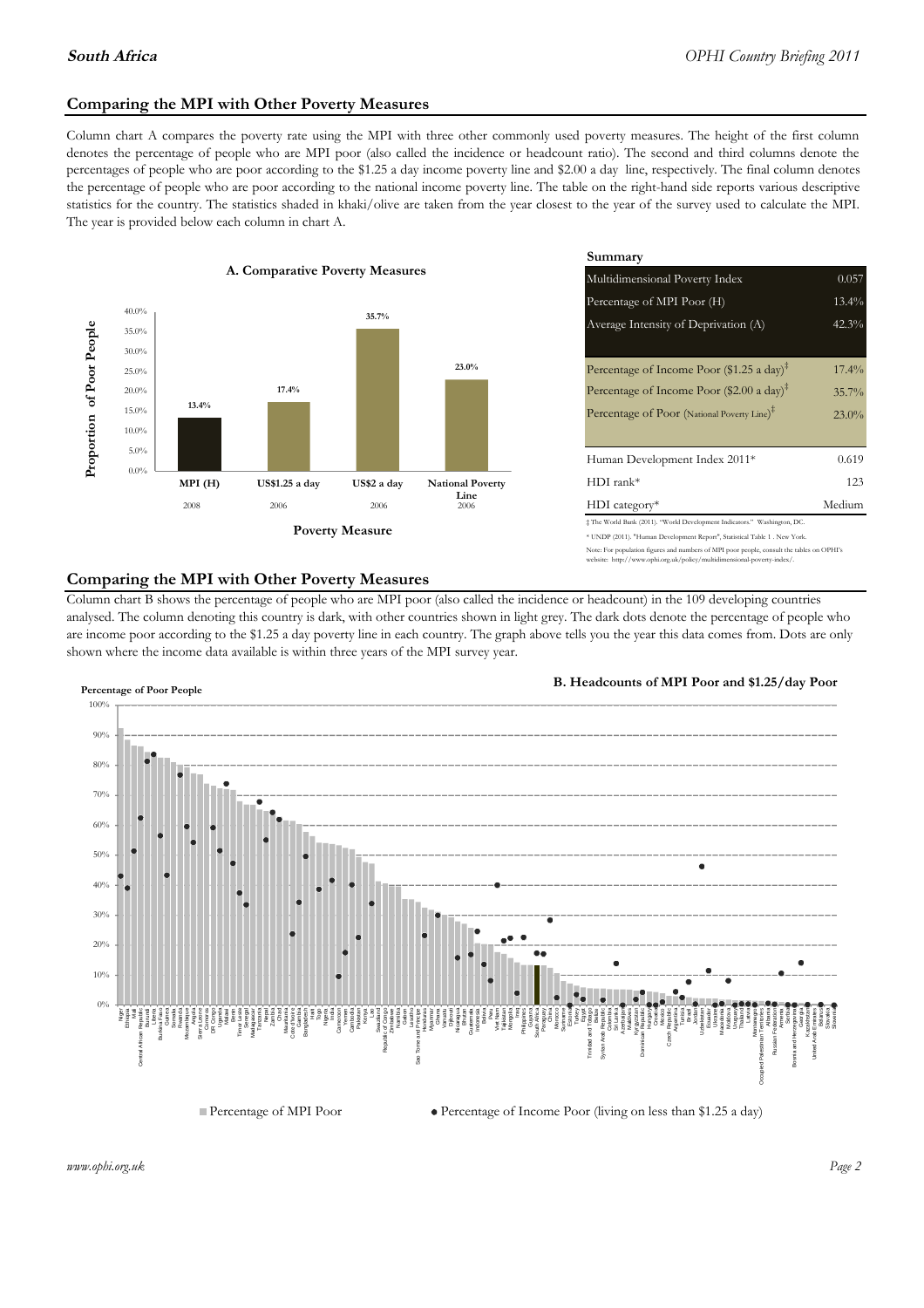### **Incidence of Deprivation in Each of the MPI Indicators**

The MPI uses 10 indicators to measure poverty in three dimensions: education, health and living standards. The bar chart to the left reports the proportion of the population that is poor and deprived in each indicator. We do not include the deprivation of non-poor people. The spider diagram to the right compares the proportions of the population that are poor and deprived across different indicators. At the same time it compares the performance of rural areas and urban areas with that of the national aggregate. Patterns of deprivation may differ in rural and urban areas.



### **Composition of the MPI**

The MPI can be broken down to see directly how much each indicator contributes to multidimensional poverty. The following figure shows the composition of the MPI using a pie chart. Each piece of the pie represents the percentage contribution of each indicator to the overall MPI of the country. The larger the slice of the pie chart, the bigger the weighted contribution of the indicator to overall poverty.